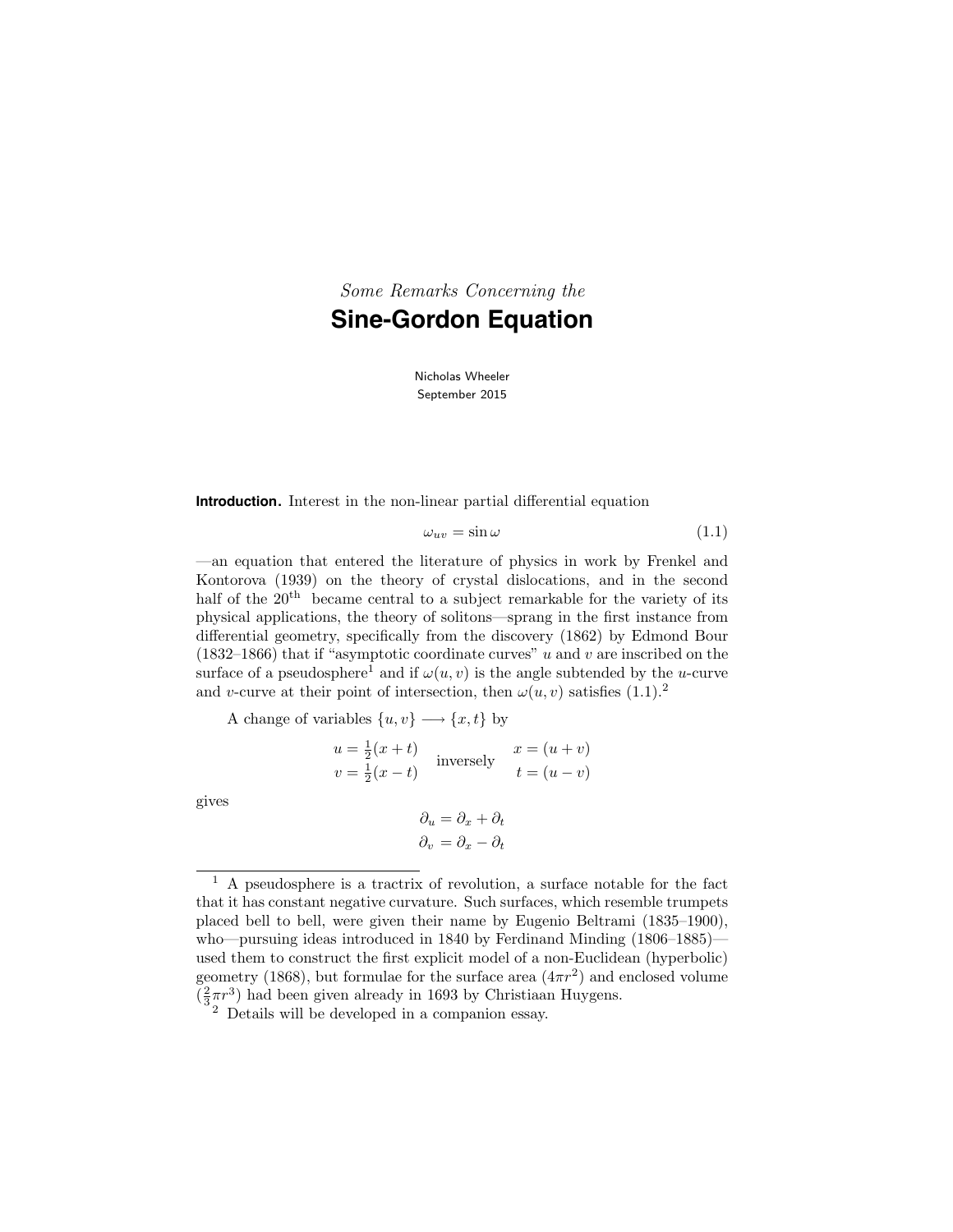whence  $\partial_u \partial_v = \partial_x^2 - \partial_t^2$  and causes (1.1) to assume a (non-linear) form

$$
\omega_{xx} - \omega_{tt} = \sin \omega \tag{1.2}
$$

that is structurally reminiscent of the (linear relativistic) Klein-Gordon equation

$$
\psi_{xx} - (1/c^2)\psi_{tt} = \mu^2 \psi
$$

It is on the strength therefore of a weak but inevitable pun that (1) has come to be called the "sine-Gordon equation," though neither Osker Klein nor Walter Gordon nor any of the many other claimants to invention (1926) of the K-G equation had anything to do with it.

**Factoring the sine-Gordon equation.** Assume  $\omega(u, v)$  to be a solution of the following pair of non-linear partial differential equations:

$$
\omega_u = 2\sin(\frac{1}{2}\omega) \tag{2.1}
$$

$$
\omega_v = 2\sin(\frac{1}{2}\omega) \tag{2.2}
$$

Immediately

$$
\omega_{uv} = \cos(\frac{1}{2}\omega) \cdot \omega_v = 2\cos(\frac{1}{2}\omega)\sin(\frac{1}{2}\omega)
$$

$$
= \sin \omega
$$

Solution of the  $1<sup>st</sup>$ -order equations (2) will yield therefore a solution of the  $2<sup>nd</sup>$ -order sine-Gordon equation. But equations (2) can be solved by quadrature: looking first to (2.1), we have

$$
\int du = \int \frac{1}{2\sin(\frac{1}{2}\omega)} d\omega
$$
  

$$
u - k = \log(\tan(\frac{1}{4}\omega))
$$
  

$$
\omega = 4 \arctan(e^{u-k})
$$
 (3.1)

which gives

whence

where k is a constant of integration (an arbitrary function of  $v$ ). Returning, by way of verification, with this result to  $(2.1)$ , we find

$$
\omega_u = \frac{4e^{u-k}}{1 + e^{2(u-k)}} = 2\operatorname{sech}(u-k)
$$

To evaluate  $2\sin(\frac{1}{2}\omega)$  we use  $\arctan \alpha = \frac{1}{2}i \log \frac{1-i\alpha}{1+i\alpha}$  (with which Mathematica  $\mathop{\mathsf{resp}}\nolimits\mathop{\mathsf{Ind}}\nolimits\mathop{\mathsf{Hom}}\nolimits\mathop{\mathsf{Ind}}\nolimits\mathop{\mathsf{TrigToExp}}\nolimits\mathop{\mathsf{LarcTan}}\nolimits\alpha\mathop{\mathsf{I}}\nolimits)$  to obtain

$$
\omega = 2i \log \frac{1 - i e^{u - k}}{1 + i e^{u - k}} \tag{3.2}
$$

and find<sup>3</sup>

$$
2\sin(\frac{1}{2}\omega) = \frac{4e^{u-k}}{1+e^{2(u-k)}} = 2\operatorname{sech}(u-k)
$$

<sup>&</sup>lt;sup>3</sup> I have entrusted the labor to Mathematica's Simplify and FullSimplify commands.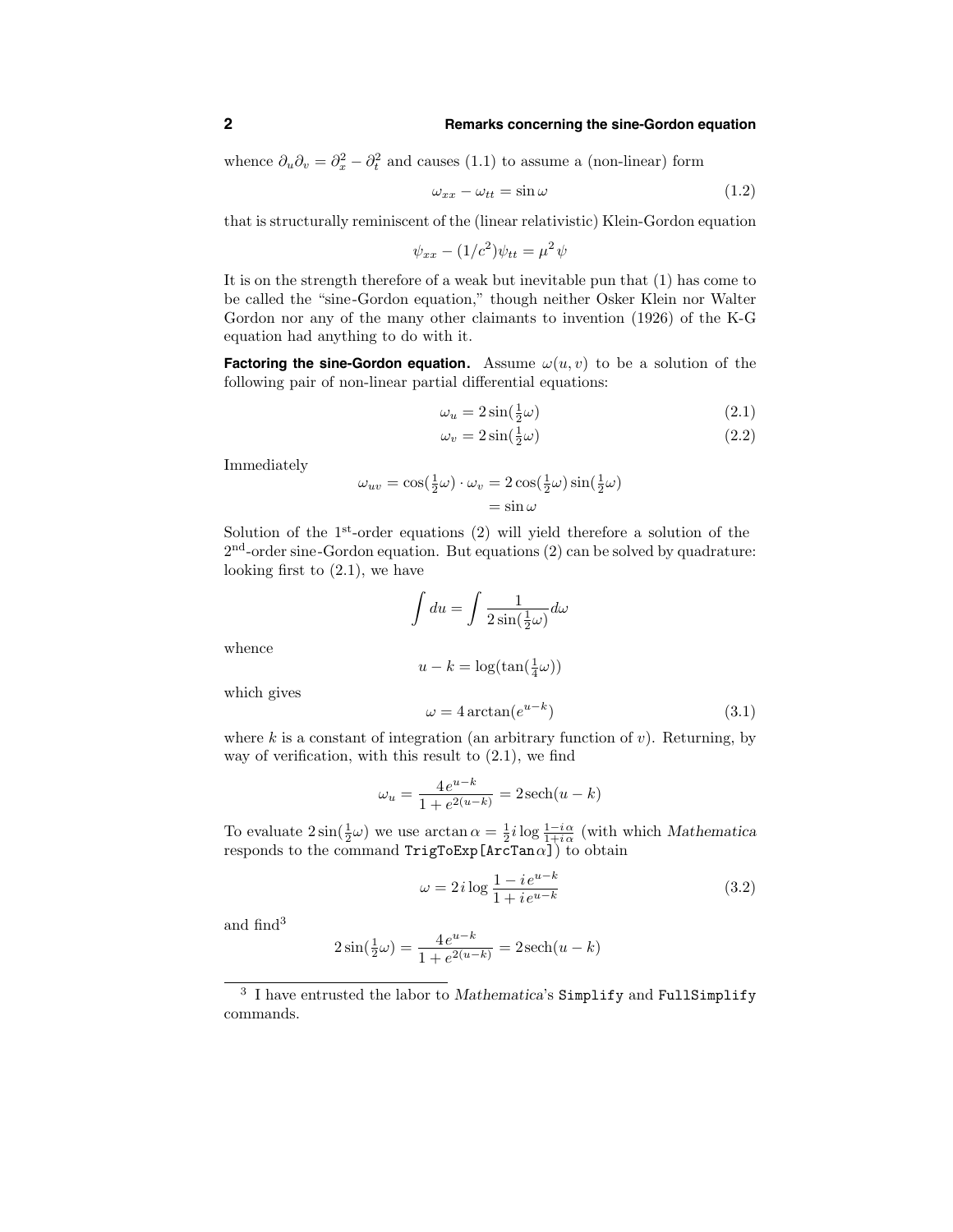# **Associated linear equation 3**

which completes the demonstration. Equation (2.2) yields, of course, to the same argument (u and v exchange roles), and the results combine to produce<sup>4</sup>

$$
\omega(u, v) = 4 \arctan(e^{u+v}) \tag{4.1}
$$

$$
= 2i \log \frac{1 - i e^{u+v}}{1 + i e^{u+v}}
$$
(4.2)

Mathematica confirms that (4.2) does indeed satisfy the non-linear equation

$$
\omega_{uv} = \sin \omega \tag{5.1}
$$

and supplies 
$$
= -2\operatorname{sech}(u+v)\tanh(u+v)
$$
 (5.2)

**Associated linear equation.** We were led at (4) to a sine-Gordon function  $\omega(u, v)$ into which  $u$  and  $v$  enter only in additive combination, so

$$
\omega_{uu}=\omega_{uv}=\omega_{vv}
$$

and more generally  $\partial_u^m \omega = \partial_u^{m-n} \partial_v^n \omega = \partial_v^m \omega$   $(m = 0, 1, \dots, n = 0, 1, \dots, m)$ . Selecting from an unlimited set of similar examples, we find that  $\omega(u, v)$  satisfies also the linear equation

$$
\omega_{uu} - \omega_{vv} = (\partial_u - \partial_v)(\partial_u + \partial_v)\omega = 0
$$

of which the general solution has the form  $f(u + v) + g(u - v)$ . At (4) we see a particular solution of type  $f(\bullet)$ .

By the aforementioned change of variables  $\{u, v\} \longrightarrow \{x, t\}$  we have

$$
\partial_u^2 - \partial_v^2 = (\partial_x + \partial_t)^2 - (\partial_x - \partial_t)^2 = 4\partial_x\partial_t
$$

so

$$
\omega_{uv} = \sin \omega
$$
\n
$$
\omega_{uu} - \omega_{vv} = 0
$$
\nbecome\n
$$
\begin{cases}\n\omega_{xx} - \omega_{tt} = \sin \omega \\
\omega_{xt} = 0\n\end{cases}
$$

In  $\{x,t\}$ -variables the function  $(4.1)$  becomes the *t*-independent function

$$
\omega(x) = 4 \arctan e^x \tag{6}
$$

We note in this connection that  $(2)$ , in *t*-independent cases, supplies redundant copies of

$$
\omega_x = 2\sin(\frac{1}{2}\omega) \quad \Rightarrow \quad \omega_{xx} = \sin\omega
$$

which by quadrature give back  $(6)$ , from which follows  $(compare (5.2))$ 

$$
\omega_{xx} = \sin \omega = -2\sinh x \tanh x
$$

<sup>&</sup>lt;sup>4</sup> Here and henceforth I have set the translational constant  $k = 0$  to reduce distracting notational clutter.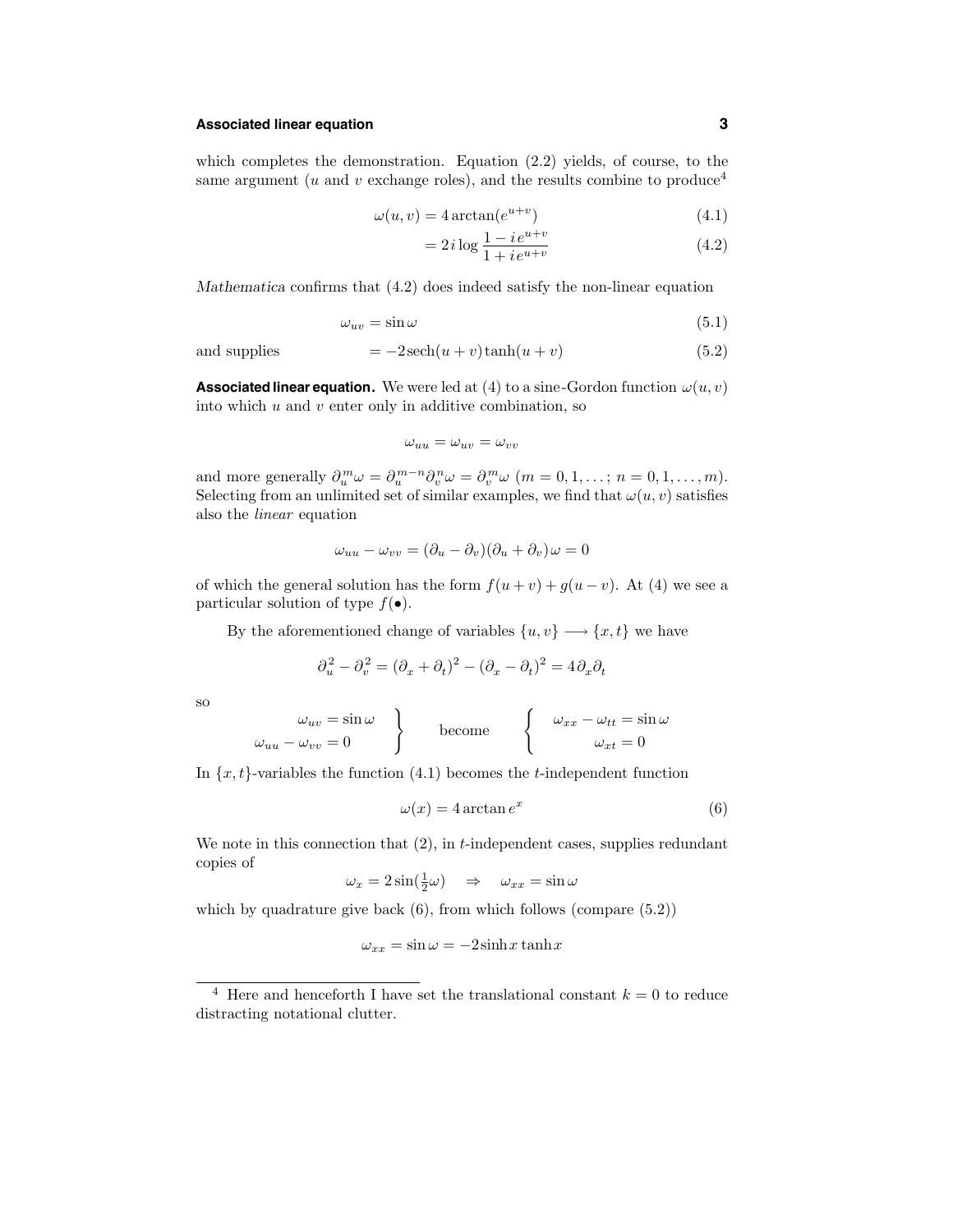**A small—but consequential—generalization.** The substitutions

$$
u \to au, \quad v \to a^{-1}v
$$

send

$$
\partial_u \to a^{-1} \partial u, \quad \partial_v \to a \partial v
$$

but preserve  $\partial_u \partial_v$ . We are led therefore—in place of (2)—to write

$$
\omega_u = 2a \sin(\frac{1}{2}\omega) \tag{7.1}
$$

$$
\omega_v = 2a^{-1}\sin(\frac{1}{2}\omega) \tag{7.2}
$$

which, by the argument rehearsed in the preceding section, lead to a somewhat enlarged a-parameterized class of sine-Gordon functions<sup>4</sup>

$$
\omega(u,v) = 4 \arctan(e^{au + \frac{1}{a}v})
$$
\n(8.1)

$$
= 2i \log \frac{1 - i e^{au + \frac{1}{a}v}}{1 + i e^{au + \frac{1}{a}v}} \tag{8.2}
$$

which give back (4) when  $a = 1$ . Mathematica, which finds it easiest to work with  $(8.2)$ , confirms/supplies

$$
\omega_{uv} = \sin \omega \tag{9.1}
$$

$$
= -2\sinh(au + a^{-1}v)\tanh(au + a^{-1}v)
$$
\n(9.2)

Because u and v enter into  $\omega(u, v)$  only as the weighted sum  $au + a^{-1}v$  we have

$$
a^{-2}\omega_{uu} = \omega_{uv} = a^2\omega_{vv}
$$

from which follows in particular the linear equation

$$
\omega_{uu} - a^4 \omega_{vv} = (\partial_u - a^2 \partial_v)(\partial_u + a^2 \partial_v) = 0
$$

of which the general solution is of the form  $f(u + a^{-2}v) + g(u - a^{-2}v)$ . At (8) we see a particular solution of type  $f(\bullet)$ .

Which brings me to the point that initially puzzled me, and which one of my objectives has been to clarify. When we pass as before from  $\{u, v\}$  to  ${x, t}$ -variables and set

$$
a = \sqrt{\frac{1-\beta}{1+\beta}}
$$

the function (9.1) becomes

$$
\omega(x,t) = 4 \arctan\left[\exp\left(\frac{x - \beta t}{\sqrt{1 - \beta^2}}\right)\right]
$$
 (10)

It becomes clear at this point why  $\{x, t\}$  are often called "spacetime variables," even though  $x$  and  $t$  do not possess the physical dimensions of length and time (which in the relativistic Klein-Gordon theory they do). And clear also why the asymptotic coordinates are called "lightcone variables," since in 2-dimensional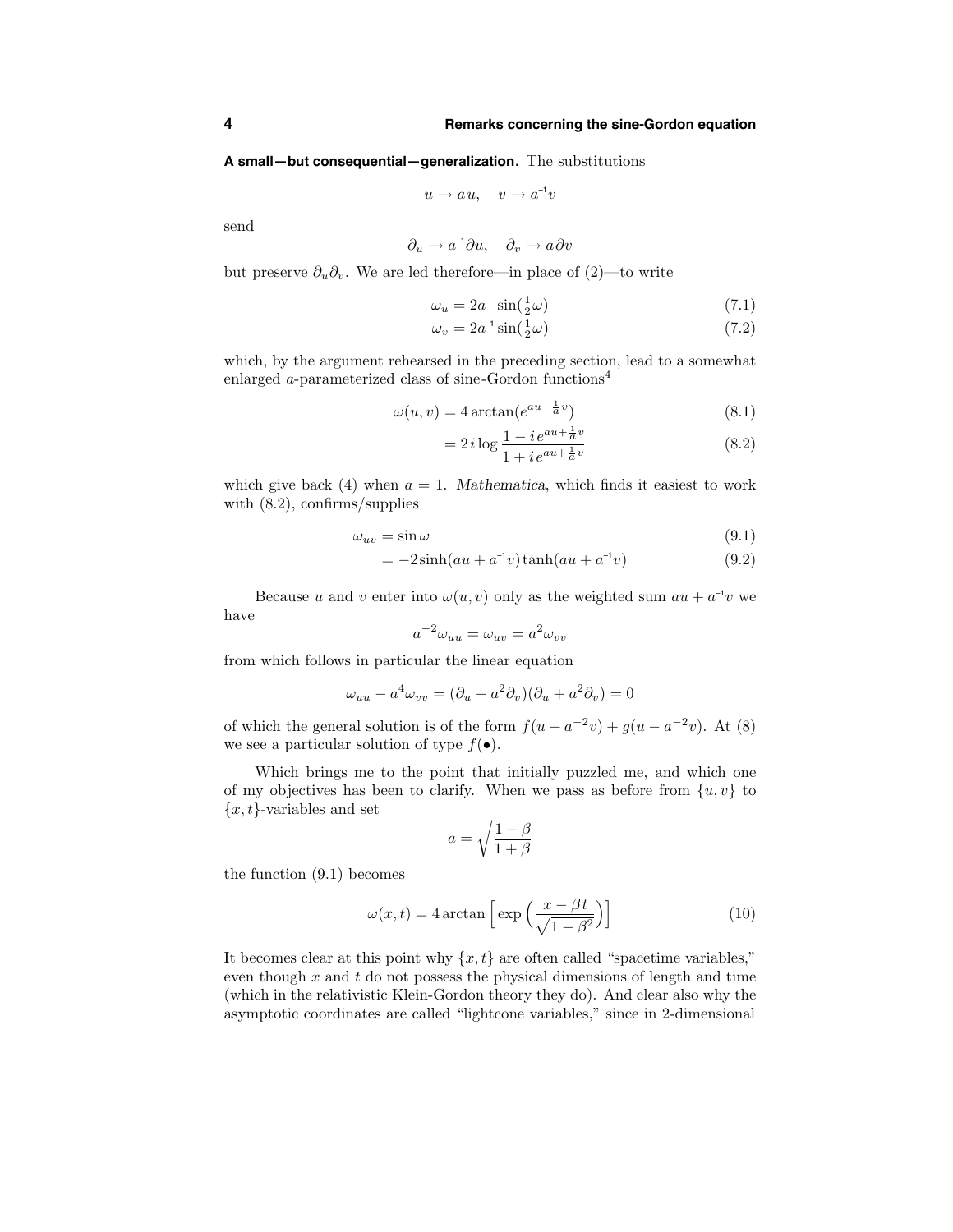# **A small—but consequential—generalization, and a puzzle resolved 5**

spacetime (set  $c = 1$ )  $u = 0$  and  $v = 0$  define the respective branches of the lightcone.<sup>5</sup> The function defined at (10) is of the form  $f(x - \beta t)$ , therefore describes a right-running rigid solution of the (linear) wave equation

$$
\omega_{xx} - \beta^{-2}\omega_{tt} = 0 \tag{11.1}
$$

How,therefore, can it be a solution also of the (non-linear) sine-Gordon equation

$$
\omega_{xx} - \omega_{tt} = \sin \omega \tag{11.2}
$$

The answer—anticipated in preceding remarks—is elementary. Let the wave equation (11.1) be written

$$
\omega_{xx} - \omega_{tt} = (\beta^{-2} - 1)\omega_{tt}
$$

Consistency with (11.2) requires that

$$
(\beta^{-2} - 1)\omega_{tt} = \sin \omega \tag{12}
$$

We are informed by Mathematica that on the one hand

$$
(\beta^{-2} - 1)\partial_t^2 4 \arctan\left[\exp\left(\frac{x - \beta t}{\sqrt{1 - \beta^2}}\right)\right]
$$
  
= -2sech $\left(\frac{x - \beta t}{\sqrt{1 - \beta^2}}\right) \tanh\left(\frac{x - \beta t}{\sqrt{1 - \beta^2}}\right)$   
= -2sech $\xi$  tanh $\xi$  with  $\xi = \frac{x - \beta t}{\sqrt{1 - \beta^2}}$ 

while on the other hand

$$
\sin\left[2i\log\left(\frac{1-i\,e^{\xi}}{1+i\,e^{\xi}}\right)\right] = -2\,\text{sech}\,\xi\tanh\xi
$$

which together serve to establish (12).

The function (11), when plotted as a function of x with t given and fixed, is in good approximation 0 for  $x \ll \beta t$ , rises rapidly from 0 to  $2\pi$  in the vicinity of  $x = \beta t$ , and is in good approximation  $2\pi$  for  $x \gg \beta t$ . The animated graph therefore resembles what  $\text{Lamb}^6$  calls a right-sliding "shelf."

$$
\gamma \begin{pmatrix} 1 & \beta \\ \beta & 1 \end{pmatrix} \quad : \quad \gamma = \frac{1}{\sqrt{1 - \beta^2}}
$$

 $6\,$  G. L. Lamb, *Elements of Soliton Theory* (1980), page 145.

<sup>5</sup>  $\sqrt{\frac{1-\beta}{1+\beta}}$  and  $\sqrt{\frac{1+\beta}{1-\beta}}$  are central objects in Hermann Bondi's "k-calculus formulation" (1980) of special relativity, and play prominent roles also in my own "How Einstein might have been led to relativity already in 1895" (text of a lecture presented on Einstein's 100th birthday [Wednesday, 14 March 1979] and rendered as a pdf file in 1999), where it is pointed out that they are the eigenvalues of the Lorentz matrix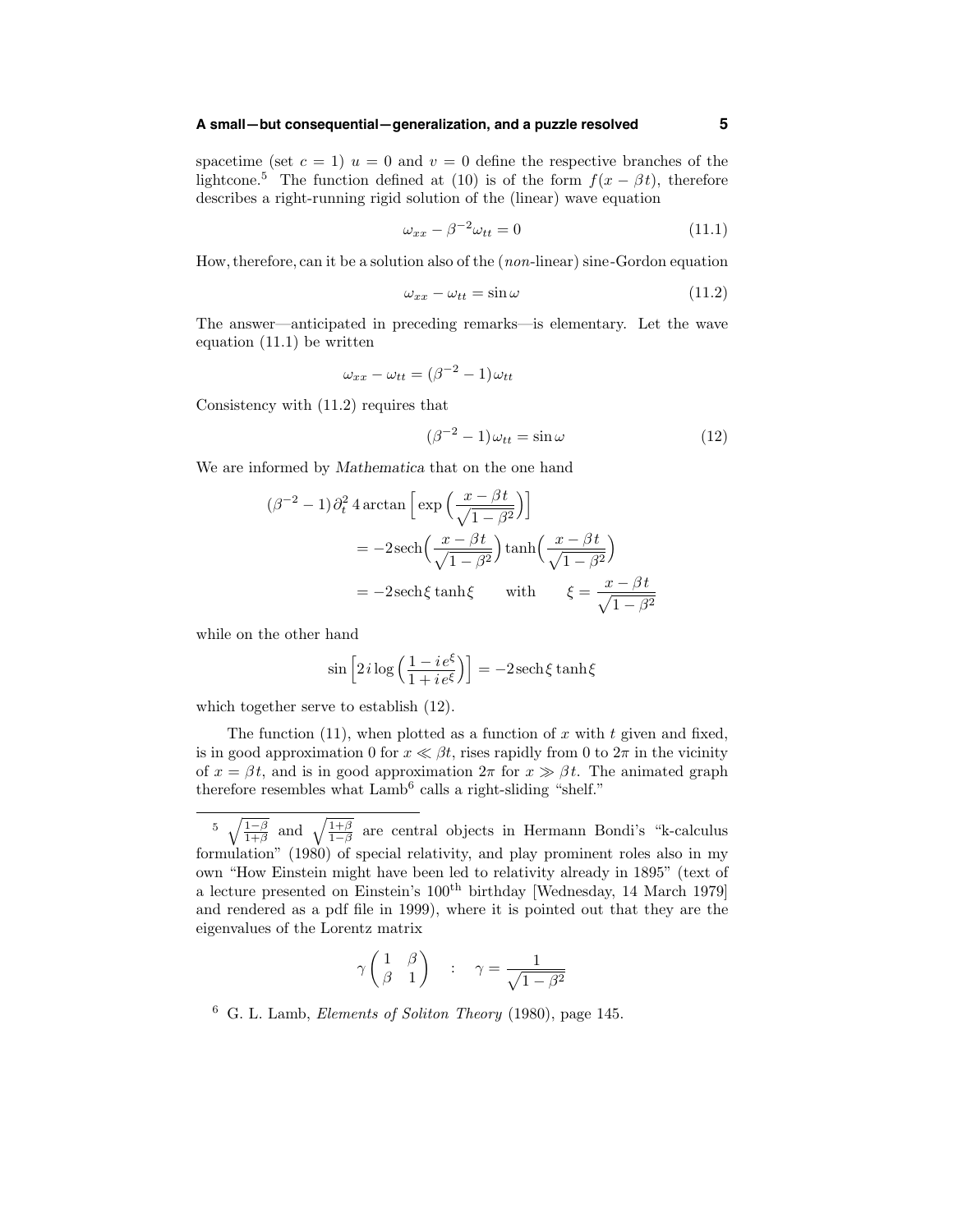The function

$$
\omega_x = \frac{2}{\sqrt{1 - \beta^2}} \text{sech}\left(\frac{x - \beta t}{\sqrt{1 - \beta^2}}\right)
$$

has therefore the form of a rigidly right-sliding pulse, centered at  $x = \beta t$ . That function is *not* a solution of the sine-Gordon equation, since  $\partial_x \sin \omega \neq \sin \omega_x$ , so it is misleading to refer to it as a "solitonic solution of the sine-Gordon equation" (as, according to Lamb, is commonly done); it is in fact a solution of the wave equation (11.1) and of the non-linear equation

$$
\omega_{xx}-\omega_{tt}=\omega_x\cos\omega
$$

Of course, every  $f(x - \beta t)$  satisfies

$$
f_{xx} - \beta^{-2} f_{tt} = 0
$$

which can always be written

$$
f_{xx} - f_{tt} = (\beta^{-2} - 1)f_{tt}
$$

And one can always break linearity by stipulating that

$$
(\beta^{-2} - 1) f_{tt} = \mathfrak{F}(f)
$$

In  $\{u, v\}$ -variables one then has

$$
f_{uv} = \mathcal{F}(f)
$$

which can be factored by writing

$$
f_u = \mathcal{U}(f)
$$

$$
f_v = \mathcal{V}(f)
$$

and imposing upon the functions  $\mathcal U$  and  $\mathcal V$  the conditions

$$
\mathfrak{U}'\mathfrak{V}=\mathfrak{U}\mathfrak{V}'=\mathfrak{F}
$$

The first equality, written  $\mathcal{U}'/\mathcal{U} = \mathcal{V}'/\mathcal{V}$ , entails  $\log \mathcal{U} = \log \mathcal{V} + \log k$  or  $\mathcal{V} = k\mathcal{U}$ . Without loss of generality we set the constant  $k = 1$  and by the second equality have

$$
\mathcal{U}'\mathcal{U} = \tfrac{1}{2}(\mathcal{U}^2)' = \mathcal{F} \quad \Longrightarrow \quad \mathcal{U} = \sqrt{2\int \mathcal{F}}
$$

In the case  $\mathfrak{F}(f) = \sin f$  we have

$$
f_u = f_v = \mathfrak{U}(f)
$$

with  $\mathcal{U} = \sqrt{-2 \cos f}$  giving  $f_{uv} = \mathcal{U}'\mathcal{U} = \sin f$ . Interestingly, this variant of the factorization (2) proceeds to completion without the assistance of a fortunate trigonometric identity.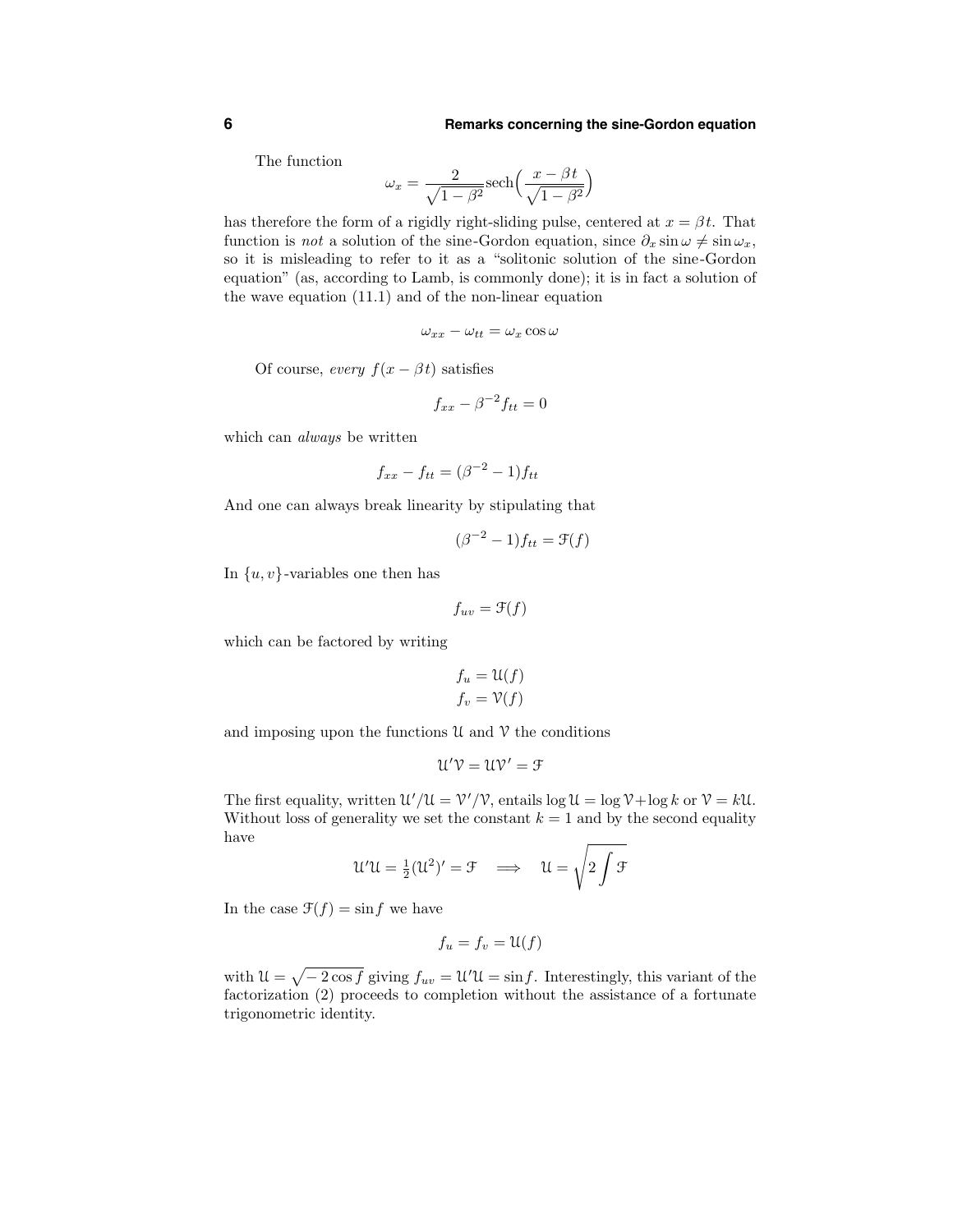# **Bäcklund's trick.** Enter: The Riccati equation **1996 1997**

**Backlund's trick.** Impose upon  $\omega(u, v)$  and  $\Omega(u, v)$  the conditions

$$
\omega_u - \Omega_u = 2a \sin(\frac{1}{2}\omega + \frac{1}{2}\Omega)
$$
\n
$$
\omega_v + \Omega_v = 2a^{-1}\sin(\frac{1}{2}\omega - \frac{1}{2}\Omega)
$$
\n(13.2)

which give back (7) in the special case  $\Omega = 0$ . Then

$$
\omega_{uv} - \Omega_{uv} = a \cos(\frac{1}{2}\omega + \frac{1}{2}\Omega) \cdot (\omega_v + \Omega_v)
$$
  
=  $2 \cos(\frac{1}{2}\omega + \frac{1}{2}\Omega) \sin(\frac{1}{2}\omega - \frac{1}{2}\Omega)$ 

which—again by a fortunate trigonometric identity—can be written

$$
= \sin \omega - \sin \Omega
$$

giving

$$
\omega_{uv} - \sin \omega = \Omega_{uv} - \sin \Omega
$$
  
= 0 if  $\Omega$  is a known solution of the sine-Gordon equation

By integration of

$$
\omega_u = \Omega_u + 2a \sin(\frac{1}{2}\omega + \frac{1}{2}\Omega) \tag{14.1}
$$

$$
\omega_v = -\Omega_v + 2a^{-1}\sin(\frac{1}{2}\omega - \frac{1}{2}\Omega)
$$
 (14.2)

one has—by "Bäcklund transformation," symbolized  $\Omega \rightarrow \omega = \mathbb{B}_a \Omega$ —then produced from  $\Omega(u, v)$  a new solution of the sine-Gordon equation. The process can, in principle, be iterated. It was, in effect, by Bäcklund transformation of the trivial sine-Gordon function  $\Omega(u, v) = 0$  that we constructed (8).

**Enter:** The Riccati equation. Integration of (14) in the case  $\Omega = 0$  was found at (8) to be elementary, accomplished by simple quadrature. But in general  $(\Omega \neq 0)$  it poses a challenge. We proceed from the observation that equations (14) can be written

$$
\omega_u = \Omega_u + 2a \cos \frac{1}{2}\Omega \cdot \sin \frac{1}{2}\omega + 2a \sin \frac{1}{2}\Omega \cdot \cos \frac{1}{2}\omega
$$
  

$$
\omega_v = -\Omega_v + 2a^{-1} \cos \frac{1}{2}\Omega \cdot \sin \frac{1}{2}\omega - 2a^{-1} \sin \frac{1}{2}\Omega \cdot \cos \frac{1}{2}\omega
$$
 (15)

which, in terms of  $\varphi = \frac{1}{2}\omega$ , become

$$
\varphi_u = \frac{1}{2}\Omega_u + a \cos\frac{1}{2}\Omega \cdot \sin\varphi + a \sin\frac{1}{2}\Omega \cdot \cos\varphi \n\varphi_v = -\frac{1}{2}\Omega_v + a^{-1}\cos\frac{1}{2}\Omega \cdot \sin\varphi - a^{-1}\sin\frac{1}{2}\Omega \cdot \cos\varphi
$$
\n(16)

of which the former (to which I will restrict my explicit attention) is of the form

$$
\varphi_u = f(u) + g(u)\sin\varphi + h(u)\cos\varphi \tag{17}
$$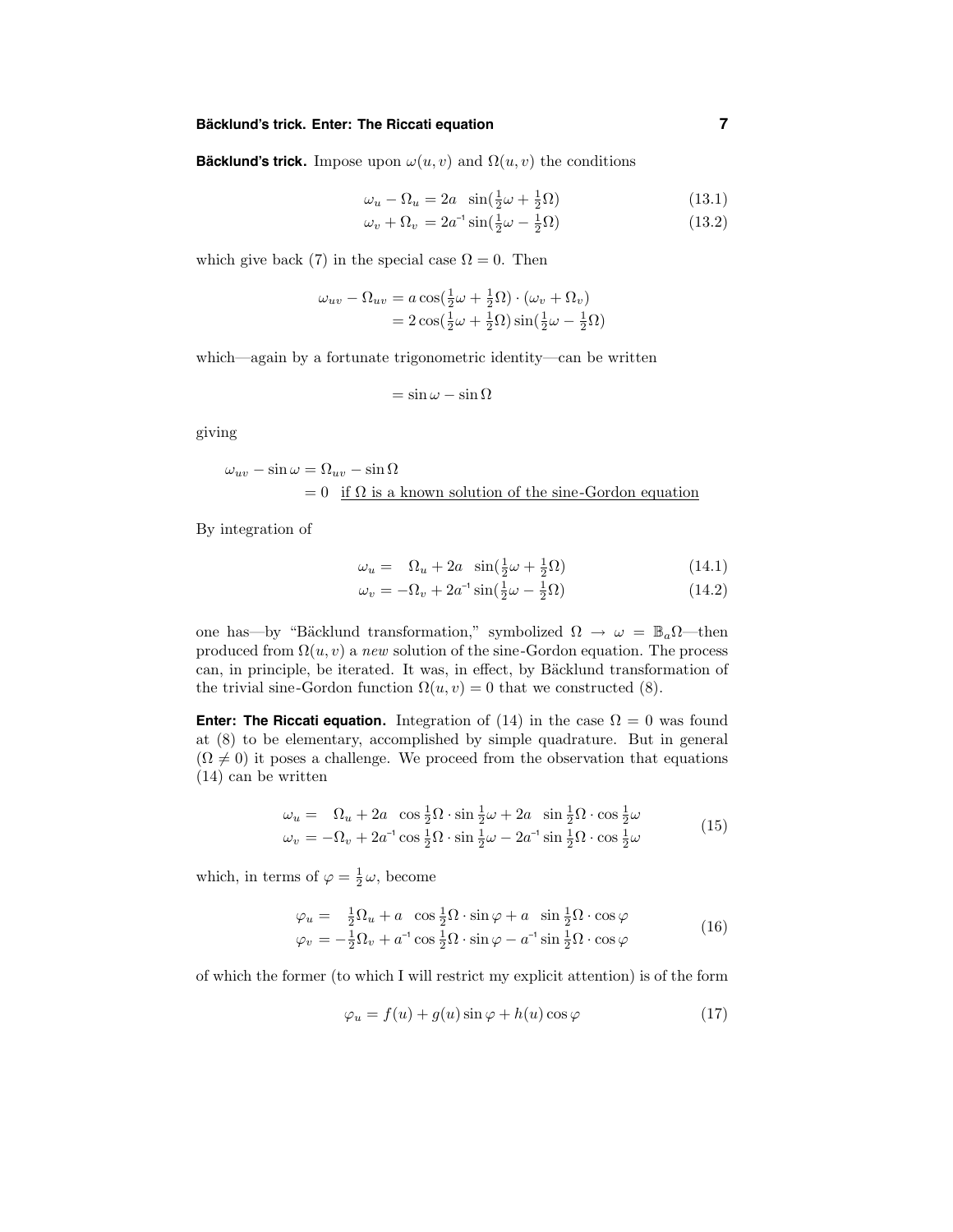and the latter of similar form, but with altered  $\{f, g, h\}$  coefficients. Those coefficients acquire  $\{u, v\}$ -dependence from the known function  $\Omega(u, v)$ , but in  $(17)$  the v variable is a mere spectator, so reference to it has been omitted.

Change dependent variables once again, writing

$$
\varphi = 2 \arctan x
$$

Then (17) assumes the form

$$
x_u = \frac{1}{2}f(u)[1+x^2] + g(u)x + \frac{1}{2}h(u)[1-x^2]
$$
  
= 
$$
\frac{f(u) + h(u)}{2} + g(u)x + \frac{f(u) - h(u)}{2}x^2
$$
  
\equiv 
$$
q_0(u) + q_1(u)x + q_2(u)x^2
$$
 (18)

of the celebrated (nonlinear 1st-order ordinary) Riccati equation. Assume  $q_2(u) \neq 0$  and write

$$
y = q_2(u)x
$$

Then

$$
y_u = x q_{2,u} + q_2 \cdot (q_0 + q_1 x + q_2 x^2)
$$
  
=  $(y/q_2) q_{2,u} + q_0 q_2 + q_1 q_2 (y/q_2) + q_2 q_2 (y/q_2)^2$   
=  $y^2 + R(u)y + S(u)$  (19.1)

which is the Riccati equation in "standard form." Here

$$
R = q_1 + q_{2,u}/q_2
$$
  
\n
$$
S = q_0 q_2
$$
\n(19.2)

Contact with the theory of linear homogeneous differential equations of 2nd order is established by setting

 $y = -z_u/z$ 

Then

$$
y_u = z_u^2/z^2 - z_{uu}/z = y^2 - z_{uu}/z
$$

which by (19.1) entails

$$
-z_{uu}/z=-R\,z_u/z+S
$$

or finally

$$
z_{uu} - R(u)z_u + S(u)z = 0
$$
\n(20)

Conversely, if  $z(u)$  is a solution of (20) then  $y(u) = -(\log z(u))_u$  is a solution of the Riccati equation (19.1).<sup>7</sup>

<sup>7</sup> I have here only scratched the surface of a subject that is explored in elaborate detail in Keisuke Hasegawa, "The Riccati Equation and its Applications in Physics" (Reed College thesis, 2001).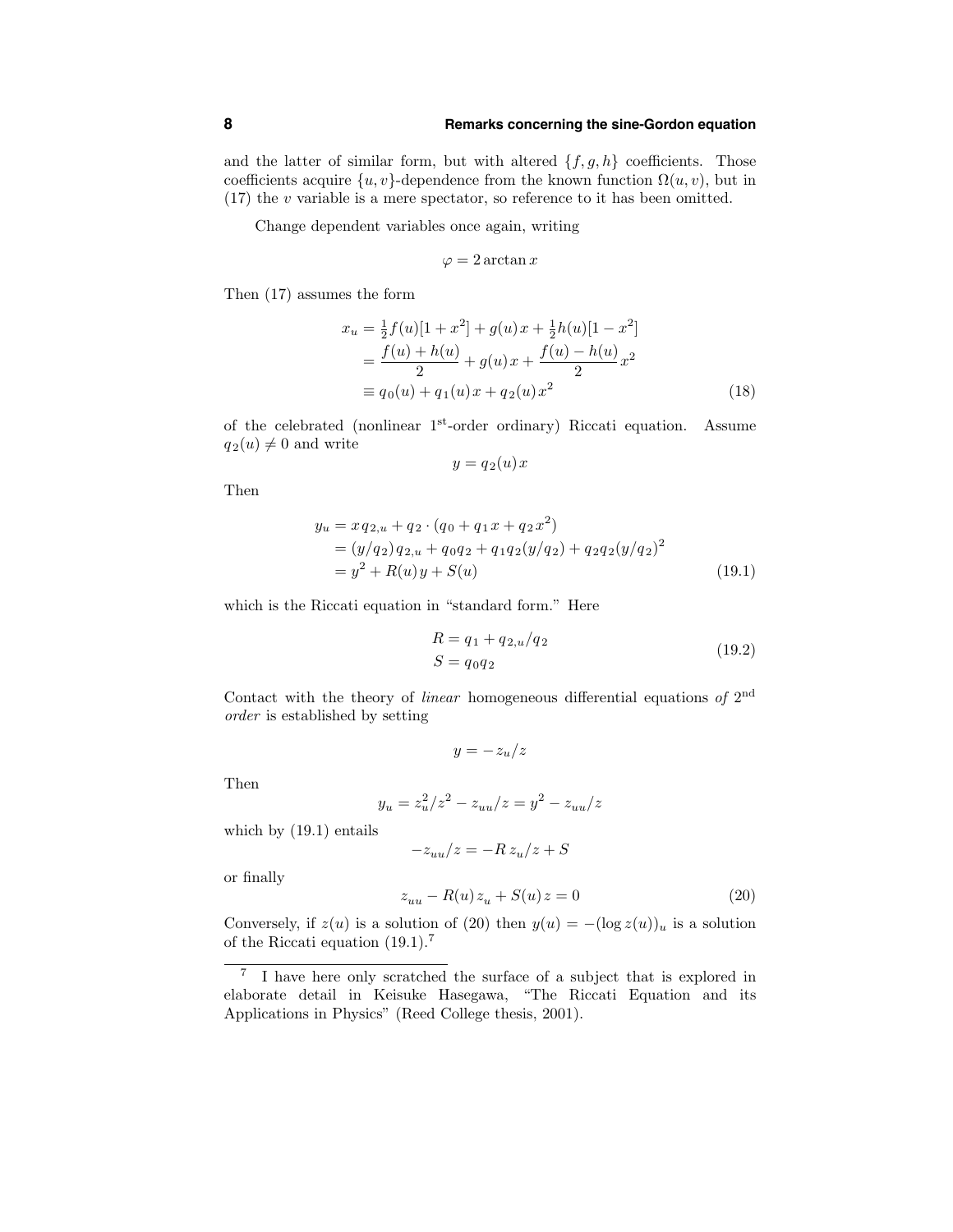# **Bäcklund's trick.** Enter: The Riccati equation **9**

In the case  $\Omega = 0$  we have  $f = h = 0$ ,  $g = a$  whence  $q_0 = q_2 = 0$ ,  $q_1 = a$ . Equation (17) assumes the form  $\varphi_u = a \sin \varphi$ , which by quadrature gives back the familiar result

$$
\varphi(u) = \frac{1}{2}\omega(u) = 2\arctan e^{au+k}
$$

Equation (18), on the other hand, becomes simply  $x_u = ax$ , giving

$$
x(u) = \tan \frac{1}{2}\varphi(u) = \tan \frac{1}{4}\omega(u) = e^{au + k}
$$

which amounts to the same thing. Because  $q_2 = 0$  the Ricatti equation (18) is in this simple instance linear, and cannot be brought to standard form.

All of which is quite elementary. But when we attempt (with, for simplicity, the same  $a$ : see below) to carry the Bäcklund transformation one step further returning to  $(14)$  with<sup>8</sup>

$$
\Omega(u, v) = 4 \arctan e^{au + bv} \tag{21}
$$

—things become at once more complicated, for the coefficients in (17) have become<sup>9</sup>  $f(x) = 1 \left(1, 1\right)$ 

$$
f(u) = a \operatorname{sech}(au + bv)
$$

$$
g(u) = a \cos(2 \arctan e^{au + bv})
$$

$$
h(u) = a \sin(2 \arctan e^{au + bv})
$$

or more simply<sup>10</sup>

$$
f(u) = a \frac{2e^{au + bv}}{1 + e^{2(au + bv)}}
$$

$$
g(u) = a \frac{1 - e^{2(au + bv)}}{1 + e^{2(au + bv)}}
$$

$$
h(u) = a \frac{2e^{au + bv}}{1 + e^{2(au + bv)}} = f(u)
$$

and the coefficients in (18) have therefore become

$$
q_0(u) = a \frac{2e^{au + bv}}{1 + e^{2(au + bv)}}
$$

$$
q_1(u) = a \frac{1 - e^{2(au + bv)}}{1 + e^{2(au + bv)}}
$$

$$
q_2(u) = 0
$$

By lucky happenstance, (18) has assumed the linear form  $x_u = q_0 + q_1 x$ , of which the general solution can be written

$$
x(u) = e^{-p(u)} \left\{ \int^u q_0(w) e^{p(w)} dw + k \right\} \quad \text{with} \quad p(u) = - \int^u q_1(w) dw
$$

<sup>&</sup>lt;sup>8</sup> We adopt temporarily the abbreviation  $a^{-1} = b$ .

<sup>&</sup>lt;sup>9</sup> The v-terms are spectators so far as  $(17)$  and related u-equations are concerned, but acquire significance when we turn to the associated  $v$ -equations. <sup>10</sup> Use TrigToExp.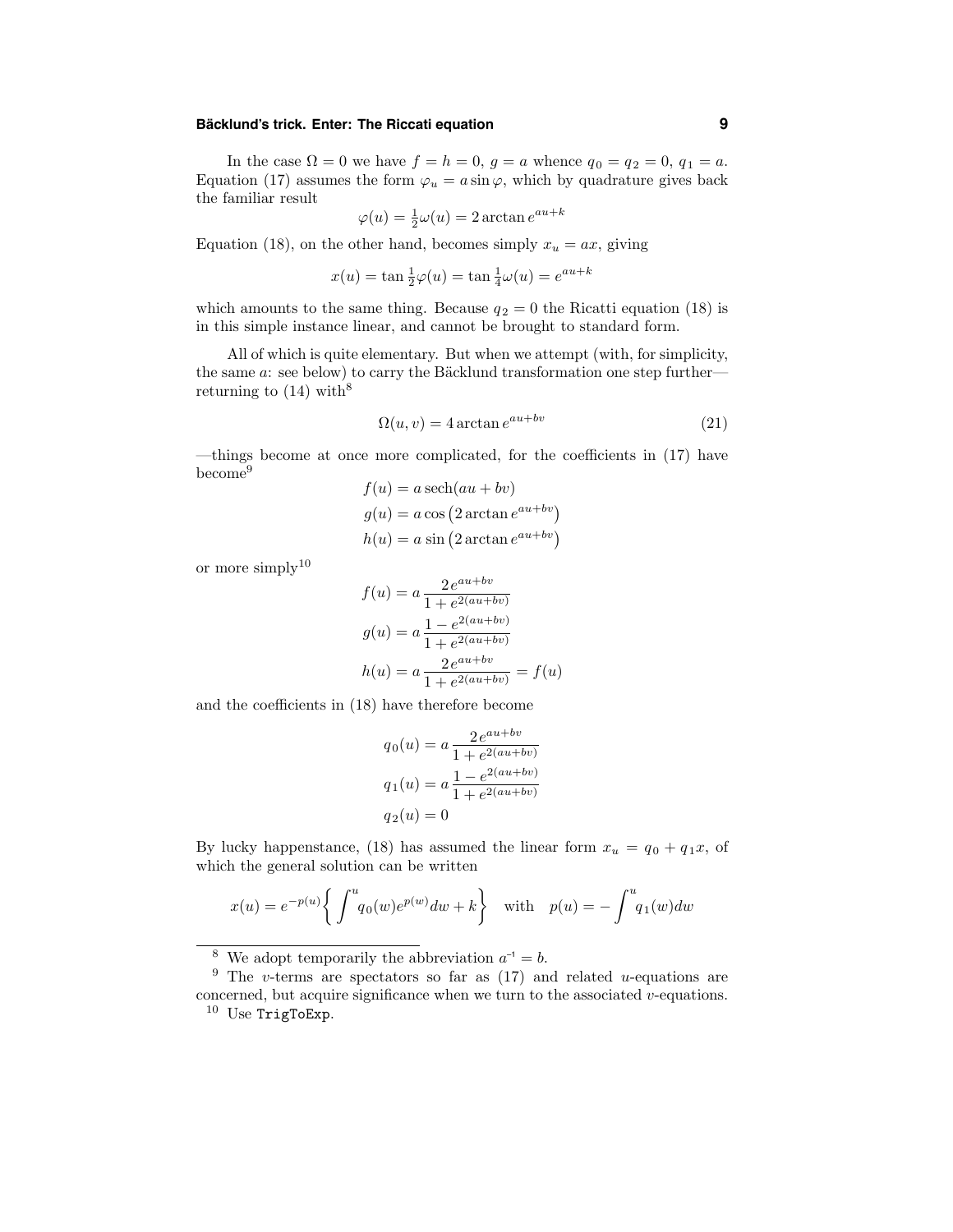which gives

$$
x(u) = au \frac{2e^{au + bv}}{1 + e^{2(au + bv)}} + k(v) \frac{e^{au}}{1 + e^{2(au + bv)}}
$$

where the function  $k(v)$ —by nature a constant of integration—is arbitrary. The associated v-equation leads by a similar argument to

$$
x(v) = -bv \frac{2e^{au + bv}}{1 + e^{2(au + bv)}} + K(u) \frac{e^{bv}}{1 + e^{2(au + bv)}}
$$

where  $K(u)$  is arbitrary. The only way to have it both ways—to merge those functions—is to set  $k(v) = -bv e^{\dot{b}v}$  and  $K(u) = 2au e^{au}$ . We verify that the resulting function

$$
x(u, v) = (au - bv)\frac{2e^{au + bv}}{1 + e^{2(au + bv)}}
$$

$$
= (au - bv)\operatorname{sech}(au + bv)
$$

is indeed a simultaneous solution of both  $(18)$  and its v-mate.

We are led thus by Bäcklund transformation from the  $\Omega(u, v)$  of  $(21)$  which is to say: by the process

$$
\Omega_0 \to \Omega = \mathbb{B}_a \Omega_0 \to \omega_a = \mathbb{B}_a \Omega = \mathbb{B}_a \mathbb{B}_a \Omega_0 \text{ with } \Omega_0 = 0
$$

—to the a-parameterized family of functions

$$
\omega_a(u,v) = 4 \arctan \left[ (au - bv) \operatorname{sech}(au + bv) \right] \Big|_{b = a^{-1}} \tag{21}
$$

each of which, as Mathemtica confirms, is indeed a sine-Gordon function:

$$
\omega_{a,uv} = \sin \omega_a
$$

**REMARK:** We have greater interest in 2-step Bäcklund processes of the form

$$
\Omega_0 \to \omega_{12} = \mathbb{B}_{a_2} \mathbb{B}_{a_1} \Omega_0
$$

But we then have  $11$ 

$$
q_0(u) = \alpha \frac{2e^{au+bv}}{1 + e^{2(au+bv)}}
$$

$$
q_1(u) = \alpha \frac{1 - e^{2(au+bv)}}{1 + e^{2(au+bv)}}
$$

$$
q_2(u) = 0
$$

with the consequence that whereas before we had

$$
e^p = e^{-au} (1 + e^{2(au + bv)})
$$

we now have  $e^p = e^{-\alpha u} \left(1 + e^{2(au+bv)}\right)^{\alpha/a}$ 

<sup>&</sup>lt;sup>11</sup> To reduce notational clutter I write a for  $a_1$  and  $\alpha$  for  $a_2$ , while retaining the abbreviations  $a^{-1} = b$ ,  $\alpha^{-1} = \beta$ .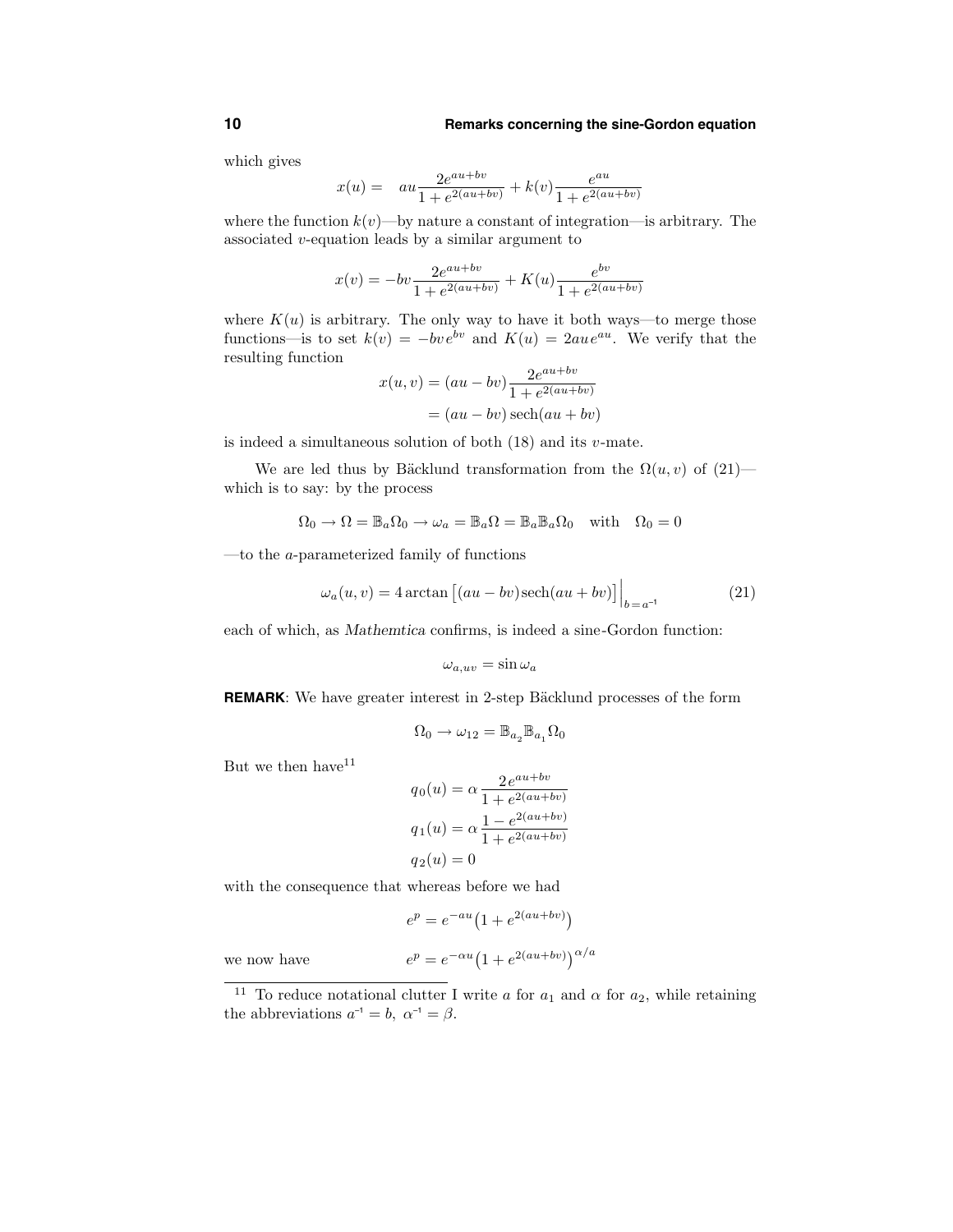# **Bianchi's permutability theorem 11**

Before we had

$$
e^{-p(u)} \!\!\int^u \!\! q_0(w) e^p(w) dw = au \frac{2 e^{au +bv}}{1 + e^{2(au +bv)}}
$$

but now (according to Mathematica) have

$$
e^{-p(u)} \int^{u} q_0(w) e^p(w) dw = \frac{\alpha}{a - \alpha} \frac{2 e^{au + bv}}{\left(1 + e^{2(au + bv)}\right)^{\alpha/a}}
$$
  
× Hypergeometric2F1 $\left(1 - \frac{\alpha}{a}, \frac{a - \alpha}{2a}, \frac{3a - \alpha}{2a}, -e^{2(au + bv)}\right)$ 

which cannot be correct: in the limit  $\alpha \to a$  the hypergeometric factor  $\to 1$  but the factor  $\alpha/(a-\alpha)$ , instead of approaching au, becomes singular. I am therefore presently unable to carry discussion of this process—fundamental though it is to completion. END OF REMARK

**Analytic iteration of Bac¨ klund transformations: Bianchi's permutability theorem .** We cannot expect to be always so fortunate as we were in the case just discussed, where  $f = h$  gave  $q_2 = 0$ , which caused the non-linear Riccati equation to be replaced by a soluable linear differential equation. Remarkably, Luigi Bianchi (1856–1928) devised in 1879 a procedure by which, given a single sine-Gordon  $\omega_0$  and two of its Bäcklund transforms  $(\omega_1$  and  $\omega_2)$ , it becomes possible to construct a fourth such function—indeed, an infinite network of such functions—by purely algebraic means, without recourse to any integration procedures at all.

To reproduce Bianchi's result we look comparatively to two two-step Bäcklund transformations that proceed from the same seed:

$$
\omega_0 \xrightarrow{\qquad \qquad \omega_1 \qquad \qquad \omega_2 \qquad \qquad } \omega_{12} = \mathbb{B}_{a_2} \mathbb{B}_{a_1} \omega_0
$$

$$
\omega_0 \xrightarrow{\qquad \qquad \omega_2 \qquad \qquad \qquad } \omega_2 \xrightarrow{\qquad \qquad \omega_{21} \qquad \qquad } \mathbb{B}_{a_1} \mathbb{B}_{a_2} \omega_0
$$

Looking for the moment only to the  $u$ -component of the Bäcklund equations (14), we have

$$
\omega_{1,u} - \omega_{0,u} = 2a_1 \sin\left(\frac{\omega_1 + \omega_0}{2}\right)
$$

$$
\omega_{12,u} - \omega_{1,u} = 2a_2 \sin\left(\frac{\omega_{12} + \omega_1}{2}\right)
$$

$$
\omega_{2,u} - \omega_{0,u} = 2a_2 \sin\left(\frac{\omega_2 + \omega_0}{2}\right)
$$

$$
\omega_{21,u} - \omega_{2,u} = 2a_1 \sin\left(\frac{\omega_{21} + \omega_2}{2}\right)
$$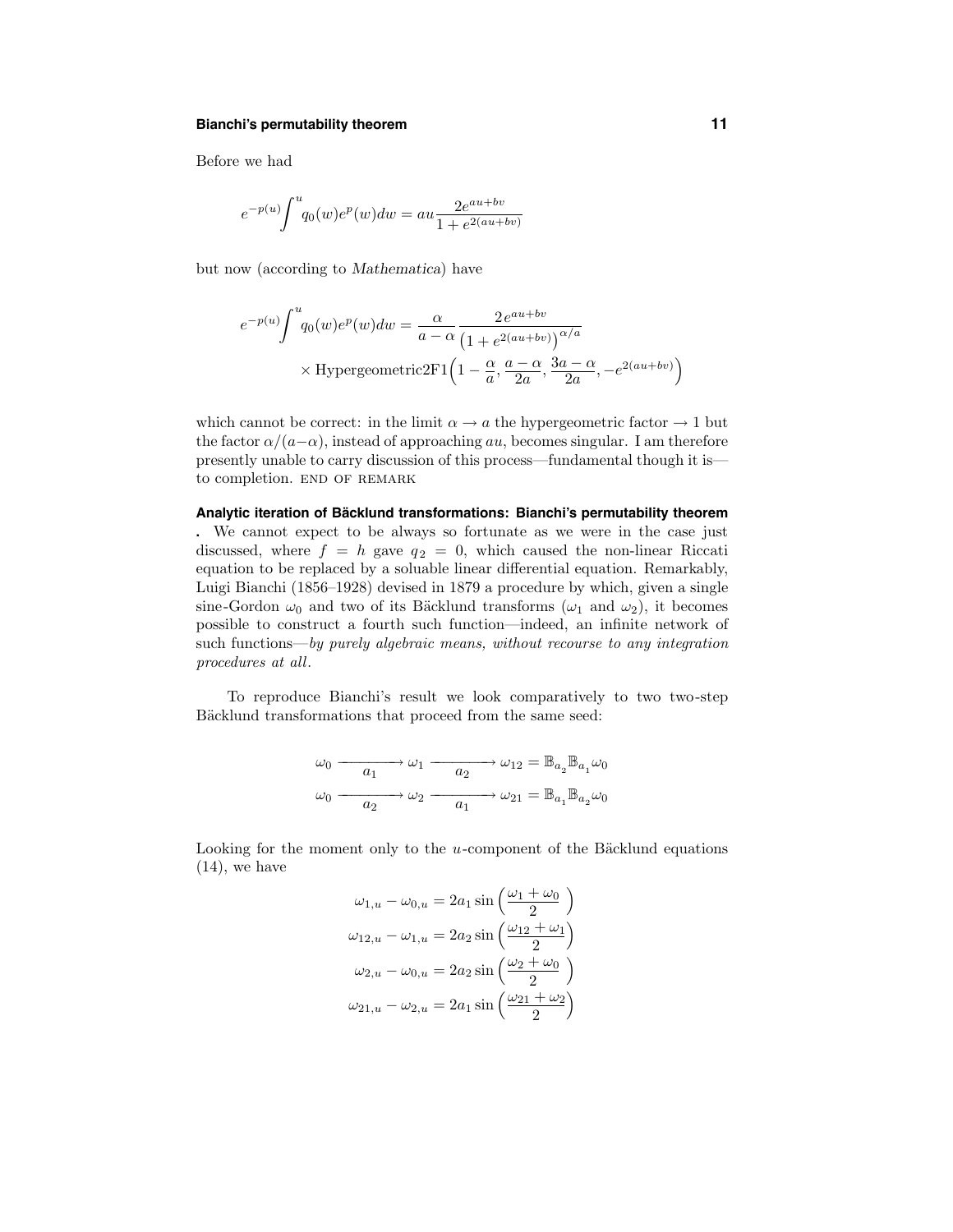which on the assumption that the transformations commute  $(\omega_{12} = \omega_{21} \equiv \Omega)$ become

$$
\omega_{1,u} - \omega_{0,u} = 2a_1 \sin\left(\frac{\omega_1 + \omega_0}{2}\right)
$$

$$
\Omega_u - \omega_{1,u} = 2a_2 \sin\left(\frac{\Omega + \omega_1}{2}\right)
$$

$$
\omega_{2,u} - \omega_{0,u} = 2a_2 \sin\left(\frac{\omega_2 + \omega_0}{2}\right)
$$

$$
\Omega_u - \omega_{2,u} = 2a_1 \sin\left(\frac{\Omega + \omega_2}{2}\right)
$$

Summing first the first pair, then the second pair, we have

$$
\Omega_u - \omega_u = 2a_2 \sin\left(\frac{\Omega + \omega_1}{2}\right) + 2a_1 \sin\left(\frac{\omega_1 + \omega_0}{2}\right)
$$

$$
\Omega_u - \omega_u = 2a_1 \sin\left(\frac{\Omega + \omega_2}{2}\right) + 2a_2 \sin\left(\frac{\omega_2 + \omega_0}{2}\right)
$$

whence $12$ 

$$
a_1 \left[\sin\left(\frac{\omega_1 + \omega_0}{2}\right) - \sin\left(\frac{\Omega + \omega_2}{2}\right)\right] + a_2 \left[\sin\left(\frac{\Omega + \omega_1}{2}\right) - \sin\left(\frac{\omega_2 + \omega_0}{2}\right)\right] = 0
$$

The expression on the left can be written

$$
\frac{a_1 + a_2}{2} \left\{ \left[ \sin\left(\frac{\omega_1 + \omega_0}{2}\right) - \sin\left(\frac{\Omega + \omega_2}{2}\right) \right] + \left[ \sin\left(\frac{\Omega + \omega_1}{2}\right) - \sin\left(\frac{\omega_2 + \omega_0}{2}\right) \right] \right\}
$$

$$
+ \frac{a_1 - a_2}{2} \left\{ \left[ \sin\left(\frac{\omega_1 + \omega_0}{2}\right) - \sin\left(\frac{\Omega + \omega_2}{2}\right) \right] - \left[ \sin\left(\frac{\Omega + \omega_1}{2}\right) - \sin\left(\frac{\omega_2 + \omega_0}{2}\right) \right] \right\}
$$

which when—Bianchi's inspiration!—multiplied by

$$
\frac{1}{4}\sec\left(\frac{\Omega-\omega_0}{4}\right)\sec\left(\frac{\omega_2-\omega_1}{4}\right)\sec\left(\frac{\Omega+\omega_0+\omega_1+\omega_2}{4}\right)
$$

becomes (according to Mathematica)

$$
\frac{a_1 + a_2}{2} \tan\left(\frac{\omega_1 - \omega_2}{4}\right) + \frac{a_1 - a_2}{2} \tan\left(\frac{\omega_0 - \Omega}{4}\right)
$$

giving

$$
\tan\left(\frac{\Omega-\omega}{4}\right) = \frac{a_2+a_1}{a_2-a_1}\tan\left(\frac{\omega_2-\omega_1}{4}\right) \tag{22.1}
$$

or

$$
\Omega = \omega_0 + 4 \arctan\left[\frac{a_2 + a_1}{a_2 - a_1} \tan\left(\frac{\omega_2 - \omega_1}{4}\right)\right]
$$
\n(22.2)

 $12$  C. Rogers & W. Schief (Bäcklund and Darboux Transformations: Geometry and Modern Applications in Soliton Theory (2002), page 29) dismiss the whole of the argument that leads from here to (22) with an unhelpful "whence." One of my main objectives in this essay has been to fill some of the gaps in their beautiful monograph.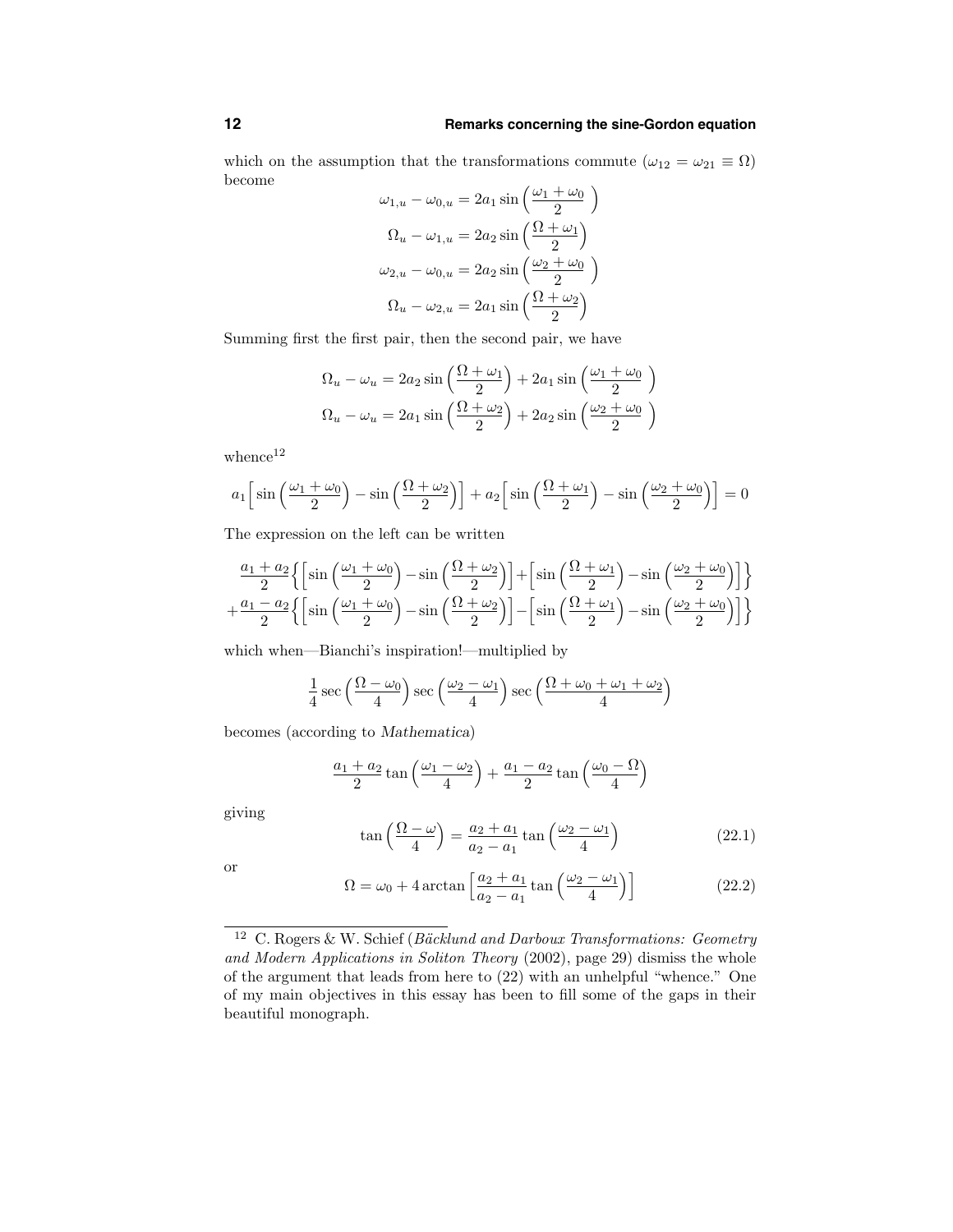#### **Bianchi's permutability theorem 13**

Argument from the v-component of (14) leads to the same result. Direct *proof* of commutivity  $(\omega_{12} = \omega_{21})$ —which has been assumed—is precluded by my previously remarked inability to construct explicit descriptions of

$$
\omega_{12}=\mathbb{B}_{a_1}\mathbb{B}_{a_2}\omega_0\quad\text{and}\quad\omega_{21}=\mathbb{B}_{a_2}\mathbb{B}_{a_1}\omega_0
$$

even in the simple case  $\omega_0 = 0$ , much less that when  $\omega_0$  it taken to be an arbitrary sine-Gordon function. Such proof amounts to a demonstration that if  $\omega_0$  is a sine-Gordon function (which assures that  $\omega_1$  and  $\omega_2$  also are) then so also is the  $\Omega$  of (22.2). I can report only that Mathematica has, with much coaxing, managed to confirm the claim in the simple case mentioned; i.e., when

$$
\Omega = 4 \arctan \left[ \frac{a_2 + a_1}{a_2 - a_1} \tan \left( \arctan e^{a_2 u + b_2 v} - \arctan e^{a_1 u + b_1 v} \right) \right]
$$

Having used (22.2) to proceed

$$
\omega_0 \to \begin{pmatrix} \mathbb{B}_{a_1} \omega_0 = \omega_1 \\ \mathbb{B}_{a_2} \omega_0 = \omega_2 \end{pmatrix} \to \begin{pmatrix} \mathbb{B}_{a_2} \omega_1 \\ \mathbb{B}_{a_1} \omega_2 \end{pmatrix} = \omega_{12}
$$

and similarly

$$
\omega_0 \to \begin{pmatrix} \mathbb{B}_{a_2}\omega_0 = \omega_2 \\ \vdots \\ \mathbb{B}_{a_3}\omega_0 = \omega_3 \end{pmatrix} \to \begin{pmatrix} \mathbb{B}_{a_3}\omega_2 \\ \vdots \\ \mathbb{B}_{a_2}\omega_3 \end{pmatrix} = \omega_{23}
$$

we find ourselves in position, taking now  $\omega_2$  as our seed, to proceed

$$
\omega_2 \rightarrow \begin{pmatrix} \mathbb{B}_{a_1} \omega_2 = \omega_{12} \\ \mathbb{B}_{a_3} \omega_2 = \omega_{23} \end{pmatrix} \rightarrow \begin{pmatrix} \mathbb{B}_{a_3} \omega_{12} \\ \mathbb{B}_{a_1} \omega_{23} \end{pmatrix} = \omega_{123}
$$

By replication of this process (introducing a fresh a-parameter with each replication) one can create, by purely algebraic means, an unlimited number a "Bianchi lattice"—of sine-Gordon functions, all descended from the same ancestral  $\omega_0$ .

Bianchi's "permutability theorm" (21.1), upon which the preceding construction is based, is frequently referred to (with, it seems to me, some license) as a "non-linear superposition principle."<sup>13</sup>

**The pseudospheric soliton.** As was remarked at the outset, it was to describe a property of asymptotically inscribed pseudospheres that the sine-Gordon equation (1.1) first entered the mathematical literature. I return here to the birthplace of our subject. I draw as needed upon details developed in the companion essay cited previously. 2

The asymptotically parameterized pseudosphere is described

$$
\mathbf{r} = \begin{pmatrix} \text{sech}\left(\frac{u+v}{2}\right)\cos\left(\frac{v-u}{2}\right) \\ \text{sech}\left(\frac{u+v}{2}\right)\sin\left(\frac{v-u}{2}\right) \\ \left(\frac{u+v}{2}\right) - \tanh\left(\frac{u+v}{2}\right) \end{pmatrix} \tag{23}
$$

<sup>13</sup> For a recent contribution to this subjct, see Raphael Boll, "On Bianchi permutability of Bäcklund transformations for asymmetric quad-equations," arXiv:1211.4374v2 [nlin.SI] 29 May 2013.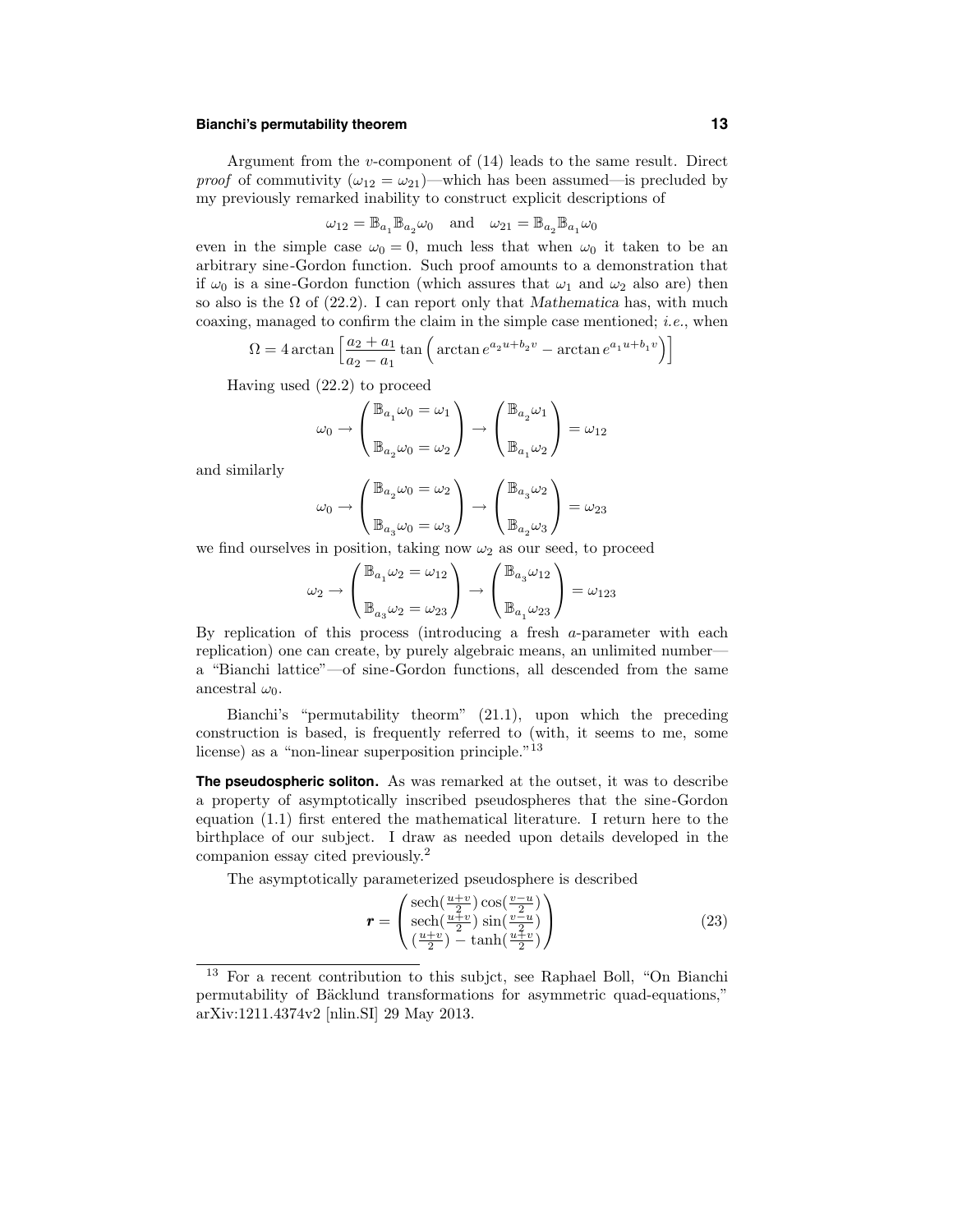which was used to produce Figure 1. Application of  $\partial_u$  and  $\partial_v$  produces vectors  $r_u$  and  $r_v$  which when normalized become  $R_u = 2r_u$  and  $R_u = 2r_u$ . One then has

$$
\cos \omega(u, v) = \mathbf{R}_u \cdot \mathbf{R}_v = 1 - \frac{4}{1 + \cosh(u + v)}
$$

whence

$$
\omega(u,v)=\arccos\Big(1-\frac{4}{1+\cosh(u+v)}\Big)
$$

For the reason remarked already on page 3,  $\omega_{uu} = \omega_{uv} = \omega_{vv}$  so (trivially)

$$
\omega_{uu}-\omega_{vv}=0
$$

and we are informed by Mathematica that

$$
4\,\omega_{uv}=\sin\omega
$$

The function

$$
\Omega(u, v) = \omega(2u, 2v) = \arccos\left(1 - \frac{4}{1 + \cosh(2u + 2v)}\right)
$$

$$
= \arccos\left(1 - 2\operatorname{sech}^2(u + v)\right) \tag{24}
$$

therefore satisfies

$$
\Omega_{uv} = \sin \Omega
$$
  
=  $2\sqrt{\text{sech}^2(u+v)\tanh^2(u+v)}$ 

where—curiously—we have encountered a function very closely related to a function that was encountered already, in quite a different context, at (5.2) (case  $k = 0$ ). I digress now to explain how this comes about, adopting as a matter of notational convenience the abbreviation  $u + v = \xi$ . The functions  $2\sqrt{\text{sech}^2 \xi \tanh^2 \xi}$  and  $2\text{sech}\xi \tanh \xi$  are even/odd respectively, and stand in this relationship

$$
2\sqrt{\text{sech}^2\xi\tanh^2\xi} = \begin{cases} -2\,\text{sech}\,\xi\tanh\xi & : \quad \xi < 0\\ +2\,\text{sech}\,\xi\tanh\xi & : \quad \xi > 0 \end{cases}
$$

Moreover, the functions

$$
\omega(\xi) = 4 \arctan e^{\xi}
$$
  

$$
\Omega(\xi) = \arccos (1 - 2 \operatorname{sech}^2 \xi)
$$

—of which the first is shelf-like, the second tent-like—are seen graphically to stand in the relationship

$$
\Omega(\xi) = \vartheta(-\xi)\,\omega(\xi) + \vartheta(\xi)\big[2\pi - \omega(\xi)\big] \tag{25}
$$

where  $\vartheta(\xi) = \begin{cases} 0 : \xi < 0 \\ 1 : \xi > 0 \end{cases}$  $1 : \xi > 0$  is the Heaviside step function. So one has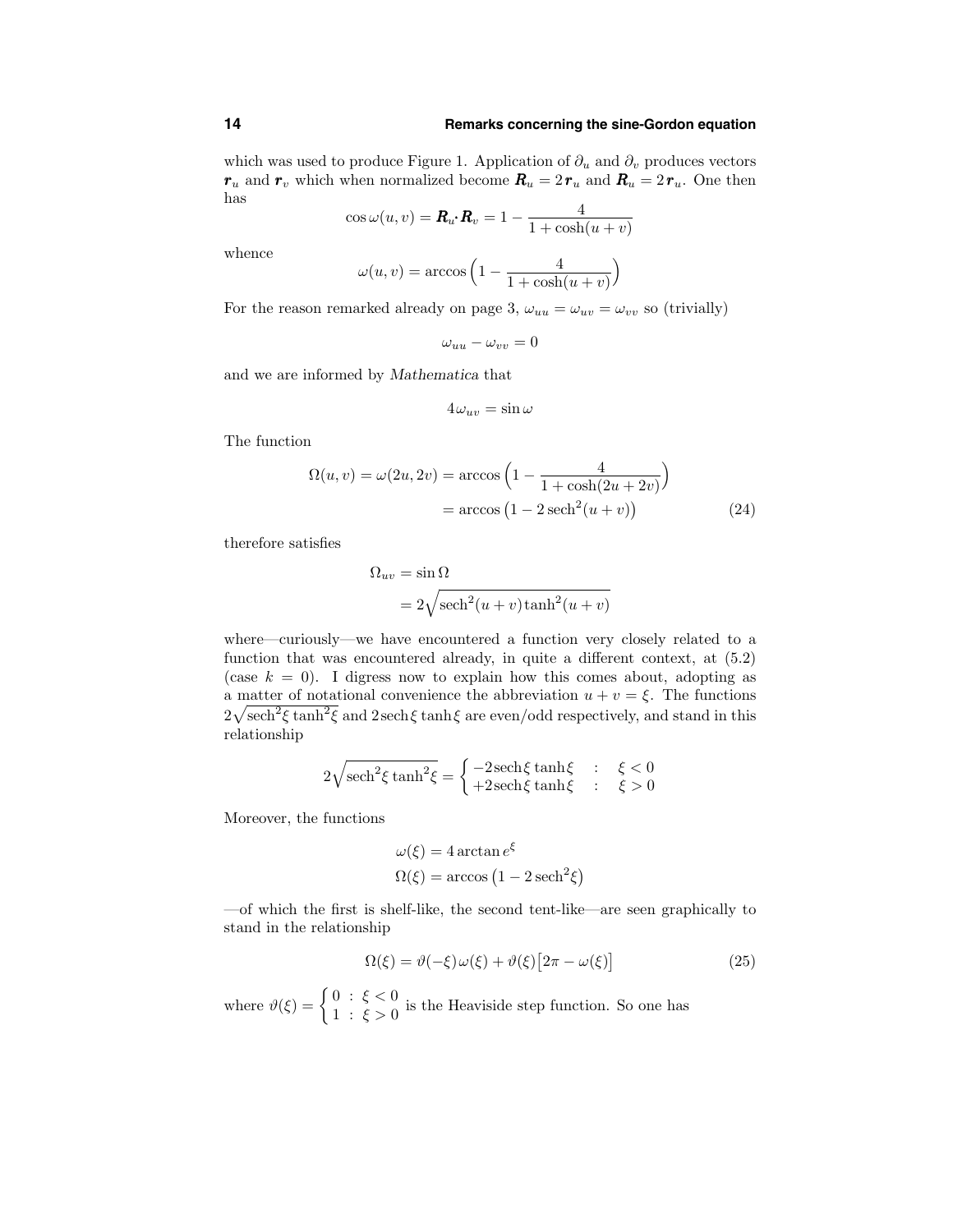### **Bianchi's permutability theorem 15**

$$
\sin \Omega(\xi) = \begin{cases} +\sin \omega(\xi) & : & \xi < 0 \\ -\sin \omega(\xi) & : & \xi > 0 \end{cases}
$$

Equation (14) provides indication of how distinct solutions  $\omega_1, \omega_2, \ldots$  of the sine-Gordon equation can be snipped and spliced to produce new solutions.<sup>14</sup>

Note that  $\Omega$  does *not* conform to the factorization scheme (2):

$$
\Omega_u = \Omega_v = -2 \coth(u+v) \sqrt{\mathrm{sech}^2(u+v)\tanh^2(u+v)}
$$

while 
$$
2\sin\frac{1}{2}\Omega = 2\sin\left(\frac{1}{2}\arccos(1-2\operatorname{sech}(u+v)\right)
$$

and those two expressions are inequivalent. Graphic experimentation serves, however, to establish—remarkably—that

$$
|\Omega_u| = 2\sin\frac{1}{2}\Omega
$$

which is to say:

$$
\{\vartheta(-\xi) - \vartheta(\xi)\}\Omega_u(\xi) = 2\sin\frac{1}{2}\Omega(\xi)
$$

It appears that the factorization scheme may admit of some gneralization. This is a topic to which I may return on some future occasion.

FIGURE 1: ParametricPlot3D based upon (23) shows the upper half of a pseudosphere, inscribed with asymptotic curves. The curves of constant u/constant v twist  $\circ$  /  $\circ$ , respectively. At their points of intersection they subtend an angle  $\omega(u, v)$  which is  $\pi$  at  $z = 0$ , approaches 0 as  $z \to \infty$  and satisfies  $4\omega_{uv} = \sin \omega$ .

<sup>&</sup>lt;sup>14</sup> In which connection it is useful to notice that if  $\omega$  is a sine-Gordon function then so also is  $-\omega$ .